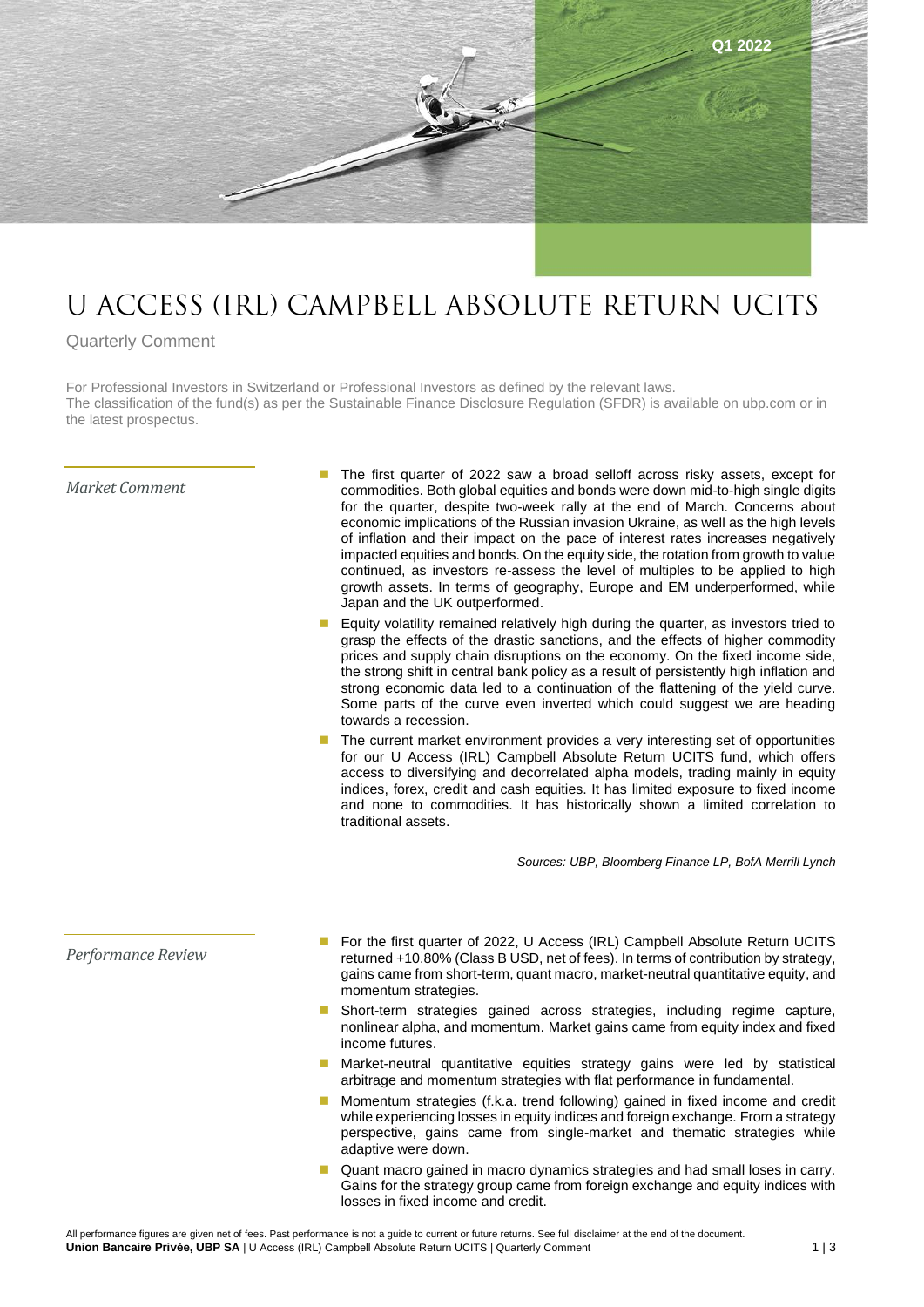

- By sector, the portfolio gained in foreign exchange, fixed income, cash equities, and equity indices and was down in credit.
- Top-performing markets in the portfolio were US 10-year treasury note futures, long gilt futures, and Japanese yen forwards. Bottom-performing markets were Euro bund futures and Australian 10-year bond futures.

- *Portfolio Activity*
- The portfolio maintained a steady risk posture throughout the quarter. Realised sector risk was led by foreign exchange and fixed income. Net notional exposure was low as the portfolio maintained diversified positioning within and among sectors. Net exposure remained close to zero in market-neutral equities.
- From a positioning standpoint, the portfolio was generally long US dollar, short fixed income futures, and flipped from net long equity indices to net short early in the quarter. The portfolio had a net short position in CDS indices throughout the quarter.

- *Outlook* Geopolitical concerns, a US FOMC rate hike, and hawkish Fed commentary continue to weigh on markets as risk sentiment varies based on war de-escalation prospects. Commodity markets reflect global inflationary pressures while policymakers attempt to push back.
	- Momentum strategies are positioned to continue profiting from continued upward trends in rates while macro find relative value opportunities in EM and developed FX. We expect short-term strategies to potentially protect the portfolio should these opportunities reverse while market-neutral equities immunize against market betas.